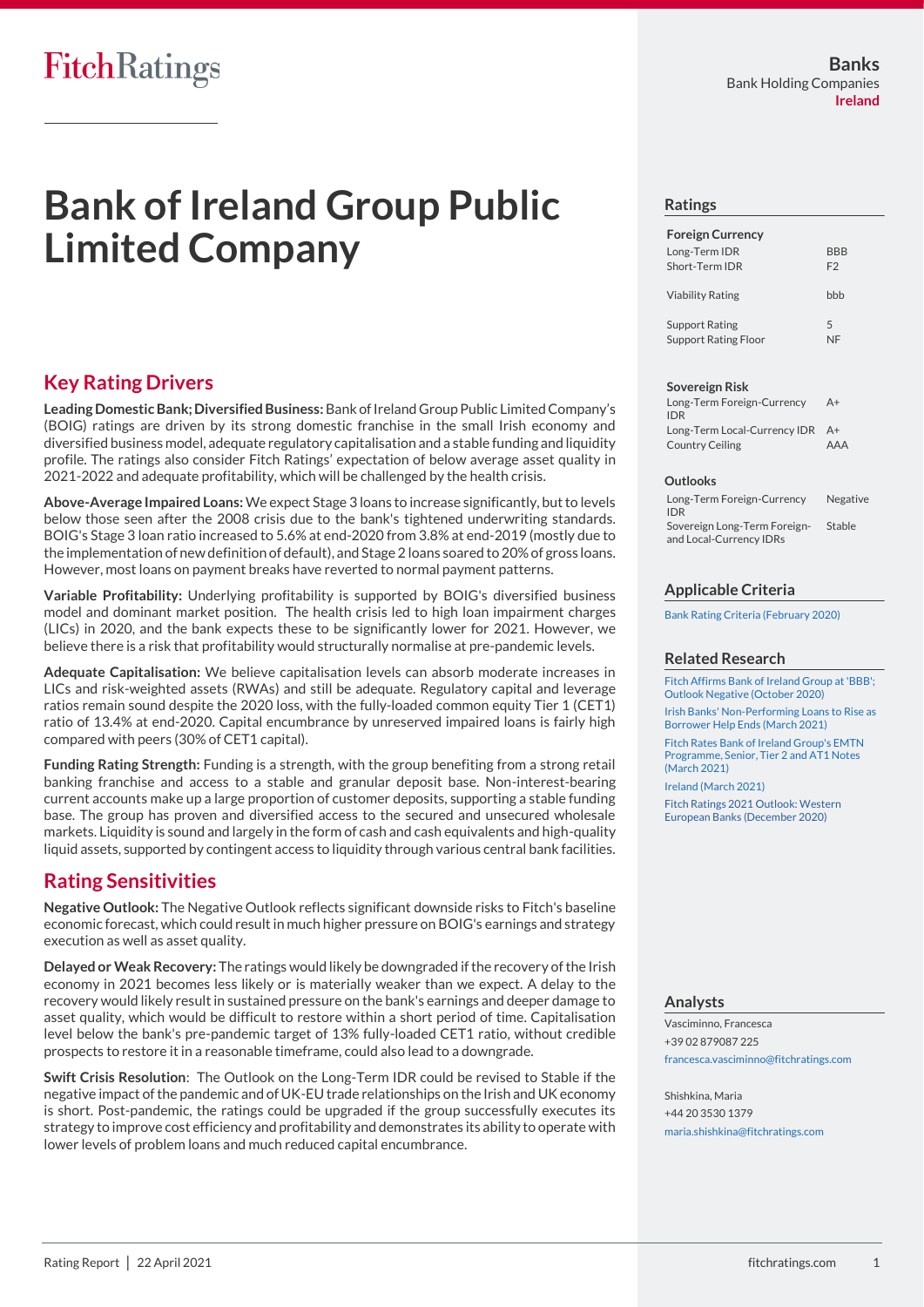## FitchRatings

#### **Issuer Ratings**

| <b>Rating level</b>                  | <b>Bank of Ireland (BOI)</b> | Bank of Ireland (UK) Plc |
|--------------------------------------|------------------------------|--------------------------|
| Long-Term IDR                        | BBB+/Negative                | BBB+/Negative            |
| Short-Term IDR                       | F2                           | F <sub>2</sub>           |
| Viability Rating (VR)                | bbb                          | bbb                      |
| Support Rating                       |                              | っ                        |
| <b>Support Rating Floor</b>          | NF                           |                          |
| Derivative Counterparty Rating (DCR) | BBB+(dcr)                    | BBB+(dcr)                |
| Source: Eitch Patings                |                              |                          |

Source: Fitch Ratings

#### **Consolidated Assessment**

Fitch assesses BOIG on a consolidated basis. BOIG's VR reflects its role as the group holding company and is aligned with that of its main operating subsidiary, BOI. The equalisation of the VRs reflects the continued absence of double leverage at the holding company level and the absence of material restrictions to the transfer of capital and liquidity across the group, subject to the operating companies meeting regulatory capital and liquidity requirements.

BOI's Long-Term IDR and DCR are one notch above the VR. This is to reflect the level of protection offered to BOI's senior third-party liabilities by existing resolution funds ultimately raised by BOIG, downstreamed to BOI, and designed to protect the operating company's external senior creditors in a group failure.

#### **Debt Rating Classes**

| <b>Rating level</b>      | <b>BOIG</b> | <b>BOI</b>      |
|--------------------------|-------------|-----------------|
| Senior unsecured         | <b>BBB</b>  | BBB+/F2         |
| Tier 2 subordinated debt | BB+         | B <sub>R+</sub> |
| Additional Tier 1        | BB-         |                 |
| Source: Fitch Ratings    |             |                 |

Senior debt ratings are in line with the banks' Long-Term IDRs.

Subordinated Tier 2 debt ratings are notched down twice from the banks' VRs, reflecting the likelihood of poor recovery prospects for the notes arising from subordination in the event of a non-viability event. No notching is applied for incremental non-performance risk as the writedown of the notes will only occur after the point of non-viability is reached and there is no prior coupon flexibility.

AT1 notes are rated four notches below BOIG's VR, comprising two notches for loss severity relative to senior unsecured creditors, and two notches for incremental non-performance risk.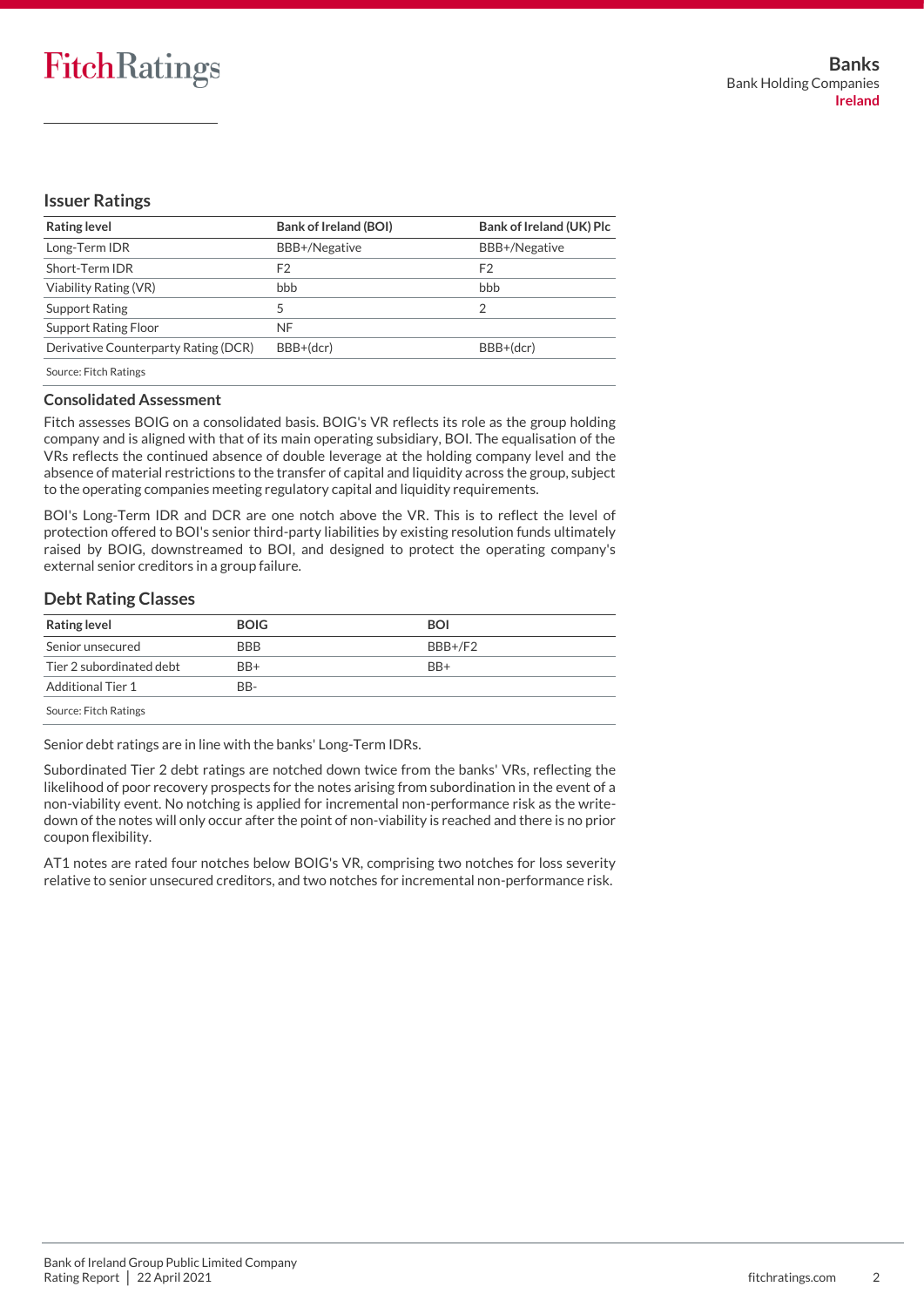**Ratings Navigator**



## **Significant Changes**

#### **Milder Impact on GDP but Domestic Economic Performance in Decline**

Our assessment of BOIG's operating environment takes into account its material operations in the UK. The trends on the assessments of operating environments for domestic Irish and UK banks are negative reflecting significant risks to economic recovery in both countries.

Irish real GDP rose by 3.2% in 2020, supported by the activities of multinational enterprises and strong exports, but the domestic economy experienced a decline. We expect an increase in real Irish GDP of 3.7% in 2021, after a weak first quarter, with forecast growth of 5.1% in 2022. Fitch expects the headline unemployment rate (which excludes those on pandemic-related government support) to rise to an average of 8.0% in 2021 from 4.9% at end-2019 and edge down in 2022.

We expect the operating environment for Irish banks in 2021 to remain as challenging as it was in 2020, with the effect of Brexit adding to what we expect to be a less acute pandemic state as some businesses have adapted to the new norm and government support measures are channelled to the most affected sectors. For 2021, we believe the demand for new lending will remain frail and bank revenues will continue to feature softness and volatility. We expect defaults to rise but a recovery in economic growth will still present business opportunities.

#### **Strategic Targets Refined, More to Follow**

BOIG updated its strategy around further cost savings and digitalisation initiatives in 1Q21, with further updates expected later this year as the strategic cycle comes to an end. For 2018- 2021 the bank was targeting significant Irish mortgage loan growth, increased lending to underserved segments of the UK market and growth in corporate lending in both countries. However sluggish retail demand and subsequently the pandemic rendered the growth targets unachievable within the plan's timeframe.

In April 2021 BOIG and Belgian KBC Group entered into a Memorandum of Understanding for the acquisition of KBC Bank Ireland's performing loans (about EUR8.8 billion of predominantly owner-occupied residential mortgage loans) and liabilities (about EUR5 billion of customer deposits). If completed, the transaction is in our view neutral for BOIG's ratings, but positive for the group's profitability and pricing power through strengthened market shares; it also offers cross-selling opportunities, including for the group's insurance business. The capital impact of

|                                                                                 | <b>Bar Chart Legend</b>            |   |        |  |  |
|---------------------------------------------------------------------------------|------------------------------------|---|--------|--|--|
| Vertical bars – VR range of Rating Factor<br>Bar Colors - Influence on final VR |                                    |   |        |  |  |
| Higher influence                                                                |                                    |   |        |  |  |
| Moderate influence                                                              |                                    |   |        |  |  |
| Lower influence                                                                 |                                    |   |        |  |  |
|                                                                                 | Bar Arrows - Rating Factor Outlook |   |        |  |  |
| Positive<br>⇑<br>Negative<br>₩                                                  |                                    |   |        |  |  |
|                                                                                 | Evolving                           | □ | Stable |  |  |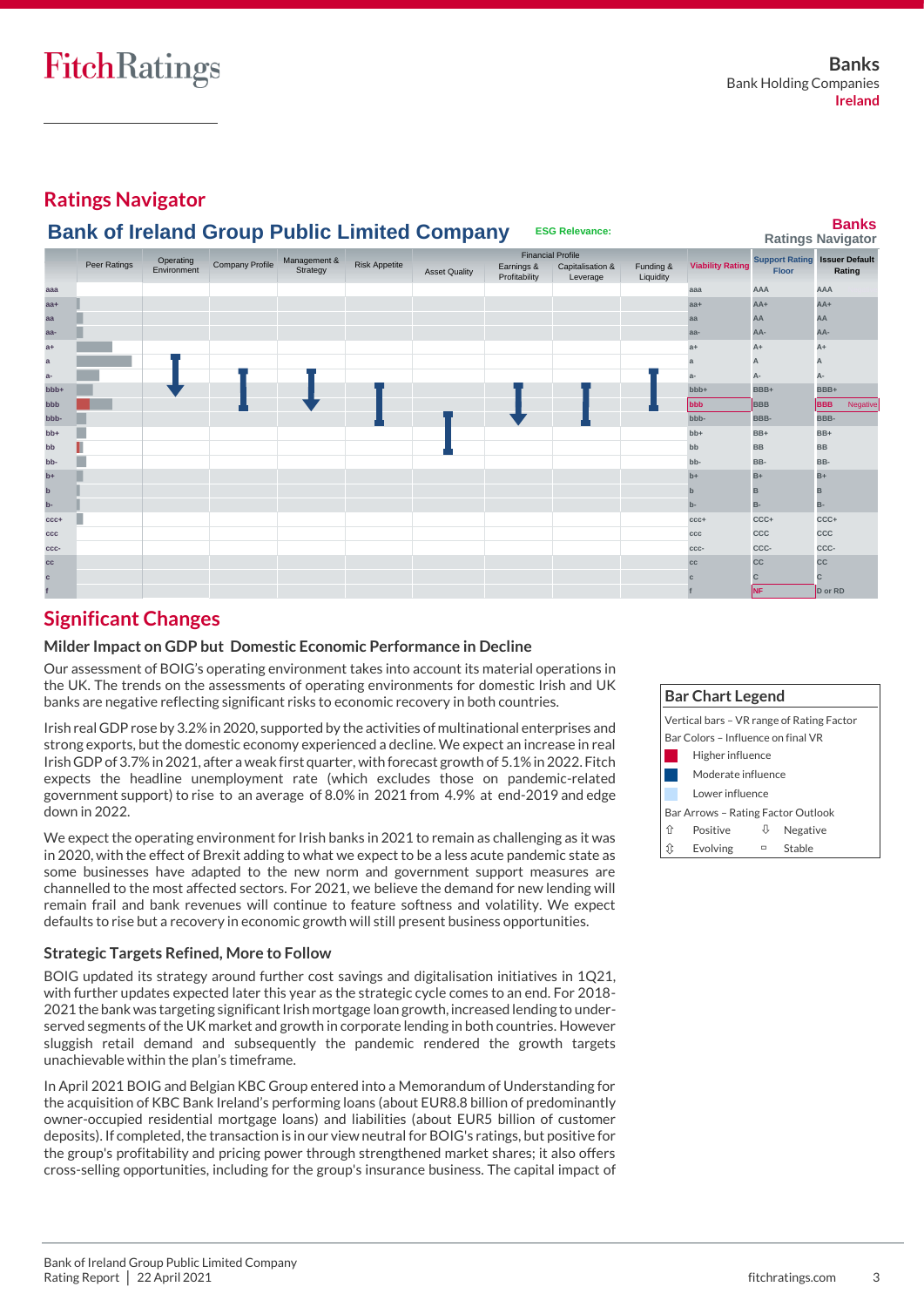## **FitchRatings**

the transaction is estimated to be manageable by us given the comfortable regulatory capital position at end-2020.

## **Company Summary and Key Qualitative Assessment Factors**

#### **Largest Banking Group in Ireland; Diversified Business Model**

BOIG has strong market shares in Ireland across retail and commercial products. The bank benefits from the country's concentrated banking sector resulting in considerable deposit and loan pricing power. Its business model and company profile are supported by the diversification into the UK and insurance business in Ireland.

The group's UK business, conducted mainly through its UK subsidiary, is long-standing and has proven a consistent source of revenue. Being a challenger bank with undiversified business model, limited franchise and relying on third-party partnerships, the UK subsidiary is in the process of restructuring. It is now moving towards a greater focus on specialised higher-margin products.

#### **Credible Management; Focus on Reducing Costs, Improving Returns**

BOIG's strategic priorities include continuing to address the group's cost efficiency with an updated cost target of EUR1.5 billion for 2023, reduced from the EUR1.65 billion targeted for 2021. This is to be achieved through digitalisation, accelerated by pandemic-induced changes in customer behaviour, branch and headcount reductions, UK business model simplification and a reduced property footprint. Leveraging its position as a bancassurer and increasing its customer penetration rate (35% at end-2020) remains one of the bank's strategic priorities.

Sustainably reducing the bank's stock of non-performing exposures (NPEs) by means of organic and non-organic measures is also key. The bank's record of reducing its stock of NPEs is strong and investor demand for Irish assets is still robust, as evidenced by the recent NPL sales on the market.

While the strategic goals are reducing costs and increasing revenue, they expose the group to execution and to higher credit risk, particularly in the UK where under-served borrowers segments are targeted.

#### **Sound Underwriting, Adequate Controls , Modest Market Risk**

We consider BOIG's underwriting standards to be broadly in line with international peers' after having been tightened following the financial crisis. Lending over the past ten years has performed well, although it has benefited from low interest rates and a supportive domestic economic environment. Pandemic-driven loan losses have so far been primarily limited to large legacy property exposures.

The group's risk control framework is adequate and underpinned by persistent oversight from the Irish regulator. BOIG's risk awareness was evidenced by a prudent increase in loan loss provisions early in the coronavirus crisis. About 60% of 2020 loan impairment charges (LICs) related to Stage 1 and Stage 2 assets.

Market risk is modest, arising mainly from structural interest rate risk in its banking book. This is appropriately mitigated through hedging techniques.

Growth trends in 2020 were negatively affected by the pandemic: gross customer loans declined by 2.4% driven by muted credit demand and high redemptions. 2020 net lending was stable yoy supported by revolving credit facilities drawdowns. We expect the bank to set more conservative growth targets, particularly at a time when the extent of the economic recovery domestically and in the UK is still highly uncertain.

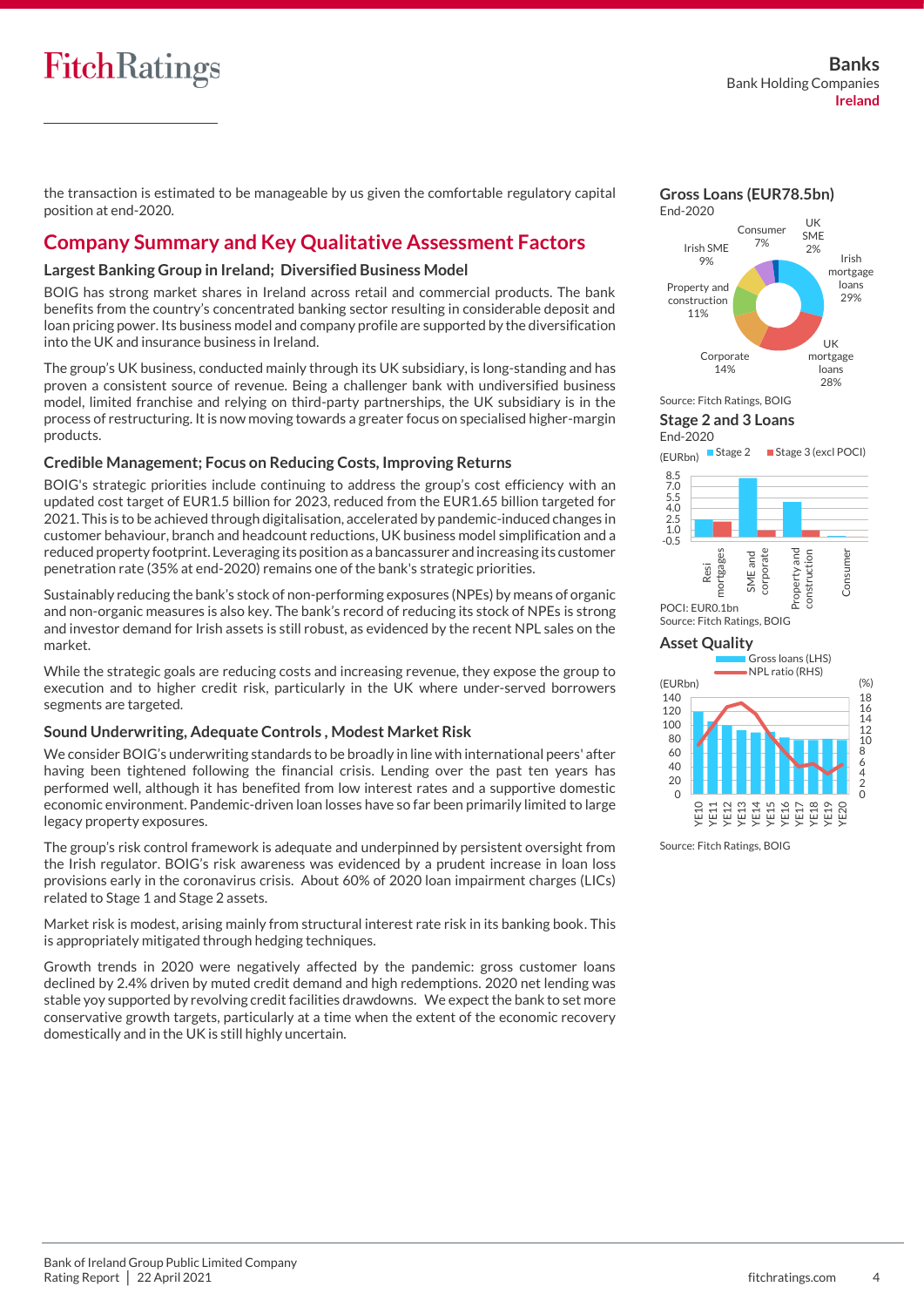### **Summary Financials and Key Ratios**

|                                              | 31 Dec 20<br>31 Dec 19<br>31 Dec 18 |                         | 31 Dec 17              |                         |                        |  |
|----------------------------------------------|-------------------------------------|-------------------------|------------------------|-------------------------|------------------------|--|
|                                              | Year end                            | Year end                | Year end               | Year end                | Year end               |  |
|                                              | (USDm)                              | (EURm)                  | (EURm)                 | (EURm)                  | (EURm)                 |  |
|                                              | Audited -                           | Audited -               | Audited -              | Audited -               | Audited -              |  |
|                                              | unqualified                         | unqualified             | unqualified            | unqualified             | unqualified            |  |
| Summary income statement                     |                                     |                         |                        |                         |                        |  |
| Net interest and dividend income             | 2,543                               | 2,090.0                 | 2,156.0                | 2,136.0                 | 2,172.0                |  |
| Net fees and commissions                     | 311                                 | 256.0                   | 305.0                  | 297.0                   | 326.0                  |  |
| Other operating income                       | 359                                 | 295.0                   | 488.0                  | 400.0                   | 502.0                  |  |
| Total operating income                       | 3,213                               | 2,641.0                 | 2,949.0                | 2,833.0                 | 3,000.0                |  |
| Operating costs                              | 2,297                               | 1,888.0                 | 1,949.0                | 1,945.0                 | 2,010.0                |  |
| Pre-impairment operating profit              | 916                                 | 753.0                   | 1,000.0                | 888.0                   | 990.0                  |  |
| Loan and other impairment charges            | 1,378                               | 1,133.0                 | 214.0                  | $-42.0$                 | 15.0                   |  |
| Operating profit                             | $-462$                              | $-380.0$                | 786.0                  | 930.0                   | 975.0                  |  |
| Other non-operating items (net)              | $-462$                              | $-380.0$                | $-141.0$               | $-95.0$                 | $-123.0$               |  |
| Tax                                          | $-64$                               | $-53.0$                 | 197.0                  | 160.0                   | 160.0                  |  |
| Net income                                   | $-860$                              | $-707.0$                | 448.0                  | 675.0                   | 692.0                  |  |
| Other comprehensive income                   | $-324$                              | $-266.0$                | 175.0                  | $-19.0$                 | $-369.0$               |  |
| Fitch comprehensive income                   | $-1,184$                            | $-973.0$                | 623.0                  | 656.0                   | 323.0                  |  |
| <b>Summary balance sheet</b>                 |                                     |                         |                        |                         |                        |  |
| <b>Assets</b>                                |                                     |                         |                        |                         |                        |  |
| Gross Ioans                                  | 95,896                              | 78,823.0                | 80,795.0               | 78,693.0                | 78,487.0               |  |
| Of which impaired                            | 5,324                               | 4,376.0                 | 3,099.0                | 4,483.0                 | 4,043.0                |  |
| Loan loss allowances                         | 2,728                               | 2,242.0                 | 1,308.0                | 1,728.0                 | 2,359.0                |  |
| Net loans                                    | 93,168                              | 76,581.0                | 79,487.0               | 76,965.0                | 76,128.0               |  |
| Interbank                                    | 2,984                               | 2,453.0                 | 3,328.0                | 2,625.0                 | 2,861.0                |  |
| Derivatives                                  | 2,697                               | 2,217.0                 | 1,999.0                | 1,724.0                 | 2,348.0                |  |
| Other securities and earning assets          | 45,644                              | 37,518.0                | 34,663.0               | 32,812.0                | 30,285.0               |  |
| Total earning assets                         | 144,494                             | 118,769.0               | 119,477.0              | 114,126.0               | 111,622.0              |  |
| Cash and due from banks                      | 13,325                              | 10,953.0                | 8,325.0                | 6,033.0                 | 7,379.0                |  |
| Other assets                                 | 4,905                               | 4,032.0                 | 4,081.0                | 3,510.0                 | 3,553.0                |  |
| <b>Total assets</b>                          | 162,725                             | 133,754.0               | 131,883.0              | 123,669.0               | 122,554.0              |  |
| <b>Liabilities</b>                           |                                     |                         |                        |                         |                        |  |
| <b>Customer deposits</b>                     | 107,692                             | 88,519.0                | 83,933.0               | 78,832.0                | 75,778.0               |  |
| Interbank and other short-term funding       | 3,049                               | 2,506.0                 | 2,214.0                | 2,549.0                 | 4,430.0                |  |
| Other long-term funding                      | 9,345                               | 7,681.0                 | 10,372.0               | 10,887.0                | 10,375.0               |  |
| Trading liabilities and derivatives          | 2,746                               | 2,257.0                 | 2,478.0                | 1,835.0                 | 1,987.0                |  |
| <b>Total funding</b>                         | 122,832                             | 100,963.0               | 98,997.0               | 94,103.0                | 92,570.0               |  |
| Other liabilities                            | 28,043                              | 23,050.0                | 22,326.0               | 19,394.0                | 20,195.0               |  |
| Preference shares and hybrid capital         | 1,321                               | 1,086.0                 | 127.0                  | 121.0                   | 122.0                  |  |
| Total equity                                 | 10,530                              | 8,655.0                 | 10,433.0               | 10,051.0                | 9,667.0                |  |
| Total liabilities and equity                 | 162,725                             | 133,754.0               | 131,883.0              | 123,669.0               | 122,554.0              |  |
| Exchange rate                                |                                     | $USD1 =$<br>EUR0.821963 | $USD1 =$<br>EUR0.89015 | $USD1 =$<br>EUR0.873057 | $USD1 =$<br>EUR0.83382 |  |
| Source: Fitch Ratings, Fitch Solutions, BOIG |                                     |                         |                        |                         |                        |  |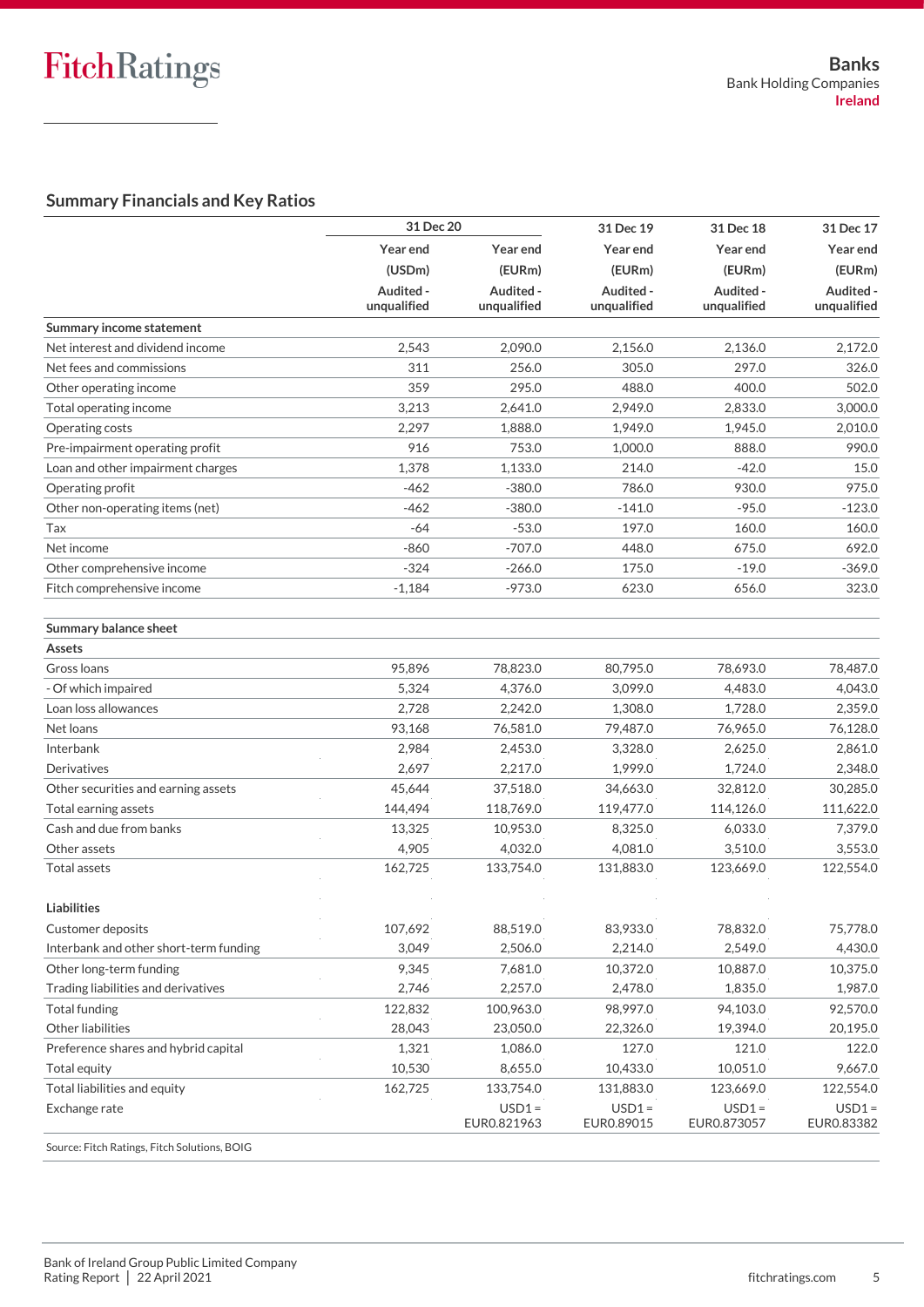### **Summary Financials and Key Ratios**

|                                              | 31 Dec 20 | 31 Dec 19 | 31 Dec 18 | 31 Dec 17 |
|----------------------------------------------|-----------|-----------|-----------|-----------|
| Ratios (annualised as appropriate)           |           |           |           |           |
| Profitability                                |           |           |           |           |
| Operating profit/risk-weighted assets        | $-0.8$    | 1.6       | 2.0       | 2.2       |
| Net interest income/average earning assets   | 1.8       | 1.8       | 1.9       | n.a.      |
| Non-interest expense/gross revenue           | 71.4      | 67.0      | 69.7      | 68.0      |
| Net income/average equity                    | $-7.5$    | 4.4       | 6.8       | n.a.      |
| Asset quality                                |           |           |           |           |
| Impaired loans ratio                         | 5.6       | 3.8       | 5.7       | 5.2       |
| Growth in gross loans                        | $-2.4$    | 2.7       | 0.3       | n.a.      |
| Loan loss allowances/impaired loans          | 51.2      | 42.2      | 38.6      | 58.4      |
| Loan impairment charges/average gross loans  | 1.3       | 0.3       | $-0.1$    | n.a.      |
| Capitalisation                               |           |           |           |           |
| Common equity Tier 1 ratio                   | 14.9      | 15.0      | 15.0      | 15.8      |
| Fully loaded common equity Tier 1 ratio      | 13.4      | 13.8      | 13.4      | 13.8      |
| Fitch Core Capital ratio                     | n.a.      | 16.1      | 16.1      | 16.0      |
| Tangible common equity/tangible assets       | 5.1       | 6.6       | 6.6       | 6.3       |
| Basel leverage ratio                         | 7.1       | 7.1       | 7.0       | 7.0       |
| Net impaired loans/common equity Tier 1      | 29.6      | 23.8      | 38.5      | 23.7      |
| Net impaired loans/Fitch Core Capital        | n.a.      | 23.0      | 37.1      | 24.3      |
| <b>Funding and liquidity</b>                 |           |           |           |           |
| Loans/customer deposits                      | 89.1      | 96.3      | 99.8      | 103.6     |
| Liquidity coverage ratio                     | 153.0     | 138.0     | 136.0     | 136.0     |
| Customer deposits/funding                    | 88.7      | 86.9      | 85.3      | 83.5      |
| Net stable funding ratio                     | 138.0     | 131.0     | 130.0     | 127.0     |
| Source: Fitch Ratings, Fitch Solutions, BOIG |           |           |           |           |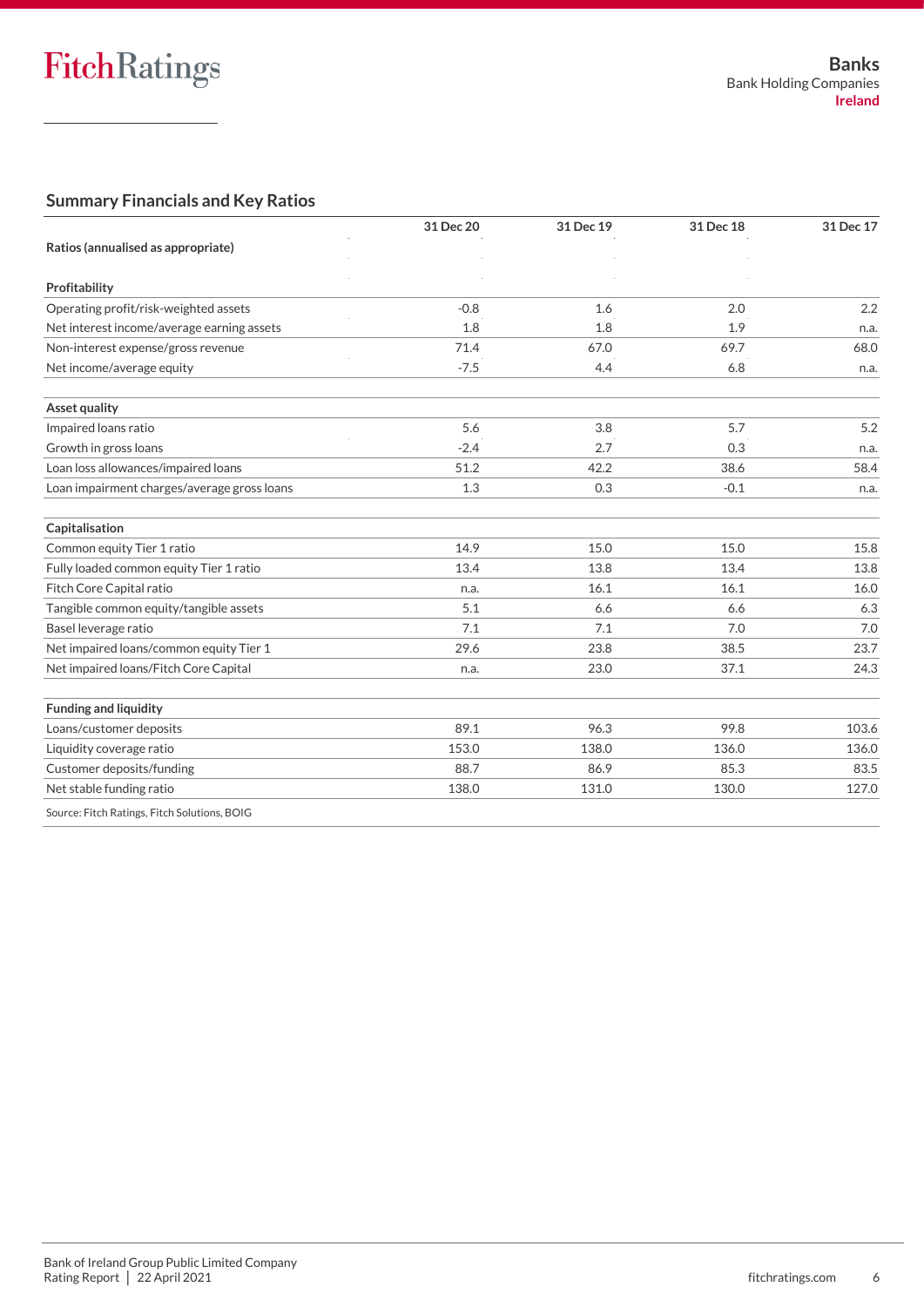## **Key Financial Metrics – Latest Developments**

#### **Stable Asset Quality Despite Expected Non-Performing Loans Increase**

We expect that the asset non-performance caused by the pandemic will be commensurate with our assessment of the bank's asset quality. We consider exposure to commercial and SME clients active in the vulnerable hospitality and wholesale/retail sectors most at risk, but the impact on asset quality will be across all lending segments given the broad economic implications of the health crisis. Exposure to other higher-impact sectors is low. The performance of personal loans is currently supported by income support schemes introduced by the government. The same applies to SME and larger businesses, which are also supported by various grant schemes, rent and tax deferrals, even though the take-up of state-guaranteed loans and payment breaks is quite low. But we expect asset quality to deteriorate once the support schemes are unwound.

Compared to domestic peers, BOIG has a large proportion of well-performing UK mortgage loans, which benefits its Stage 3 loan ratio. The latter increased in 2020 mostly due to the new definition of default. Stage 2 loans saw a nearly threefold increase compared to end-2019 levels, reflecting weaker economic outlook, and mostly in non-property SME and corporate portfolio (about 60% of the increase) and property and construction (one-third of the increase) in line with our assessment of the most-hit sectors. The loan loss allowance coverage of gross loans increased to 2.8% from 1.6%.

We expect Stage 3 loans to increase in 2021 and 2022, especially if support measures are extended, delaying the recognition of non-viable businesses, but to levels much lower than in the aftermath of 2008 financial crisis. The bank is committed to bringing Stage 3 loans down, including through selective disposals and securitisations (largely of Irish residential mortgage loans).

#### **Adequate Structural Profitability**

There are downside risks to the economic recovery, including that of profitability being negatively affected by high LICs and lower business volumes from muted credit demand. This is partly compensated for by BOIG's diversified business model and dominant market position.

Lower interest rates are negatively affecting interest income, and fee income is suffering from much-reduced customer activity, with only a gradual pick-up expected in 2021. To offset this fall in income, the group is working on optimising its product mix. The bank remains committed to reducing its cost base further, but the heavy transformation investment committed by the bank represents an additional strain. Cost efficiency lags behind international peers, with BOIG's cost/income ratio (CIR) of 71% in 2020, and the health crisis is likely to push its gradual improvement further out.

The bank reported a EUR707 million loss in 2020, driven by EUR1.1 billion of LICs and lower operating income.

#### **Adequate Capitalisation, Moderate Encumbrance by Impaired Loans**

BOIG's fully-loaded CET1 ratio decreased to 13.4% at end-2020 primarily due to the impact of credit quality deterioration, regulatory change and investment in the transformation programme, with a transitional ratio of 14.9%. The regulatory 2021 CET1 requirement came down to 9.77% from 10.65% at end-2019 as a result of regulatory changes, implying a headroom of around 510bp above its minimum distributable amount threshold. Although the new target for its CET1 ratio has not yet been disclosed, the bank forecasts its fully-loaded CET1 ratios in 2021 to stay in line with December 2020 levels. Dividend payments, which have been put on hold, might recommence based on future performance and capital position.

#### **Notes on Charts**

Black dashed lines in the charts represent indicative quantitative ranges and corresponding implied scores for Fitch's core financial metrics for banks operating in the environments that Fitch scores in the 'a' category. The peer average includes Bank of Ireland Group Public Limited Company (VR: bbb), AIB Group Public Limited Company (bbb), Banco de Sabadell, S.A. (bbb-), Kutxabank, S.A. (bbb+) and Virgin Money UK PLC (bbb+).













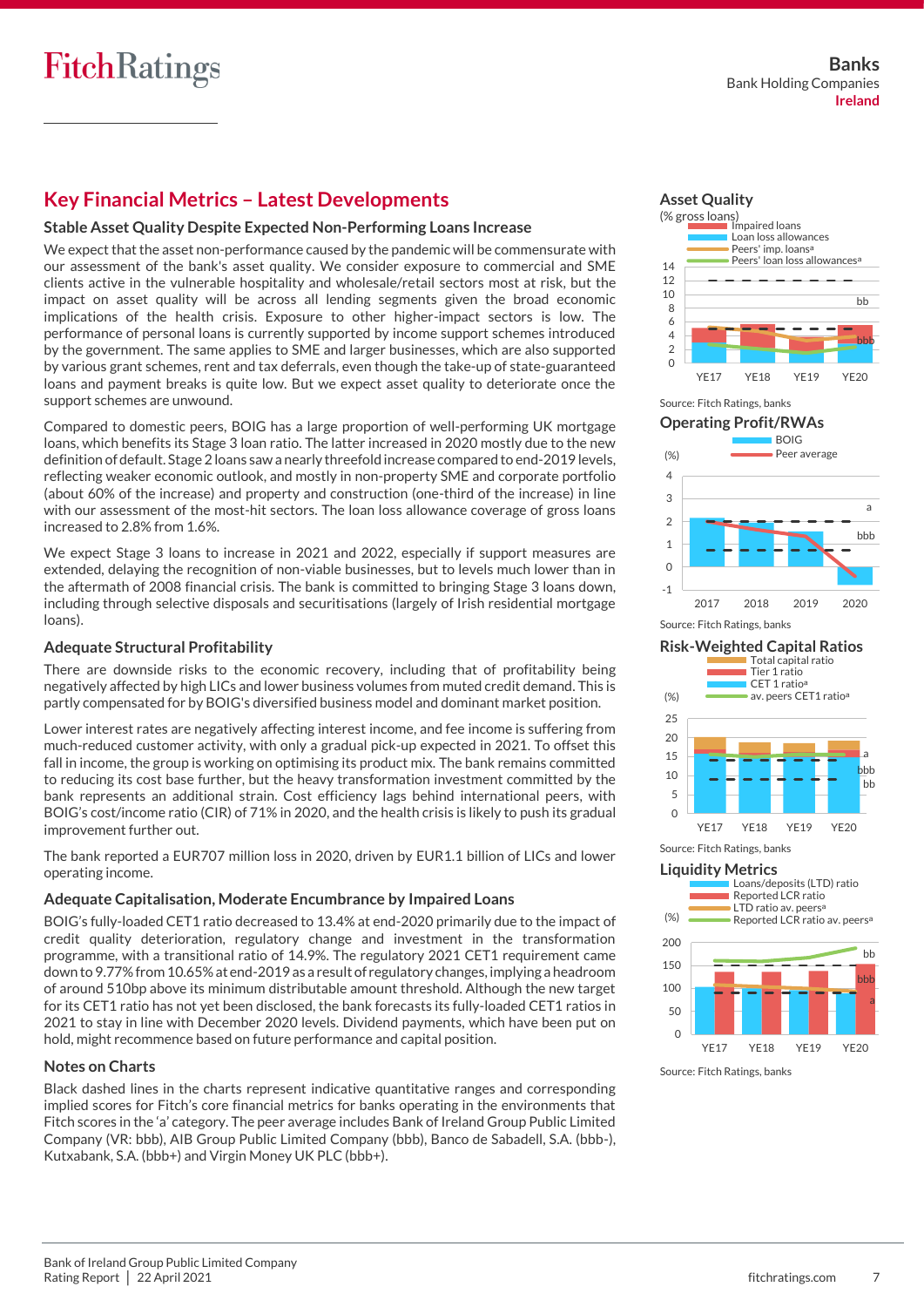#### **Funding a Rating Strength**

Given the retail nature of a large proportion of BOIG's deposit base (90% at end-2020), funding concentrations are low (top-20 customer deposits accounted for only 4% of total customer deposits) and the bank has reasonable contingency funding plans. Non-interest-bearing current account balances make up a large proportion of customer deposits (end-2020: 51%) lowering the bank's overall cost of funding and supporting the stability of the bank's deposit base.

To offset pressure on net interest income, BOIG is expanding customer deposit base subject to negative deposit rates: it increased more than threefold to EUR8.5 billion at end-2020, with further expansion to around EUR15 billion planned for 2021. This will apply to large corporate deposits, but the main driver of the banks overall deposit growth of EUR4.6 billion in 2020 were retail deposits in Ireland owing to higher household and SME savings rates.

Central bank funding utilisation is modest. The group is on track to meet its interim Minimum Requirement for own funds and Eligible Liabilities (MREL) of 24.95% from January 2022 with anticipated issuances of around EUR1billion - EUR2 billion of MREL-eligible senior debt a year. Its MREL ratio stood at 24.6% at end-2020.

Liquidity is sound, with strong regulatory liquidity metrics (153% liquidity coverage ratio, 138% net stable funding ratio and low encumbrance ratio of 10% at end-2020).

## **No Sovereign Support Factored into Ratings**

We believe that BOIG's and BOI's senior creditors cannot rely on extraordinary support from the Irish authorities in the event that the bank becomes non-viable. In our opinion, the EU's Bank Recovery and Resolution Directive and the Single Resolution Mechanism provide a framework that is likely to require senior creditors to participate in losses for resolving the bank.

| <b>Support Rating Floor</b>                                               |          |                | Value     |
|---------------------------------------------------------------------------|----------|----------------|-----------|
| Typical D-SIB SRF for sovereign's rating level (assuming high propensity) |          |                | A or A-   |
| Actual country D-SIB SRF                                                  |          |                | <b>NF</b> |
| <b>Support Rating Floor:</b>                                              |          |                | <b>NF</b> |
| <b>Support Factors</b>                                                    | Positive | <b>Neutral</b> | Negative  |
| Sovereign ability to support system                                       |          |                |           |
| Size of banking system relative to economy                                |          |                |           |
| Size of potential problem                                                 |          |                |           |
| Structure of banking system                                               |          |                |           |
| Liability structure of banking system                                     |          |                |           |
| Sovereign financial flexibility (for rating level)                        |          |                |           |
| Sovereign propensity to support system                                    |          |                |           |
| Resolution legislation with senior debt bail-in                           |          |                |           |
| Track record of banking sector support                                    |          |                |           |
| Government statements of support                                          |          |                |           |
| Sovereign propensity to support bank                                      |          |                |           |
| Systemic importance                                                       |          |                |           |
| Liability structure of bank                                               |          |                |           |
| Ownership                                                                 |          |                |           |
| Specifics of bank failure                                                 |          |                |           |
| Policy banks                                                              |          |                |           |
| Policy role                                                               |          |                |           |
| Funding quarantees and legal status                                       |          |                |           |
| Government ownership                                                      |          |                |           |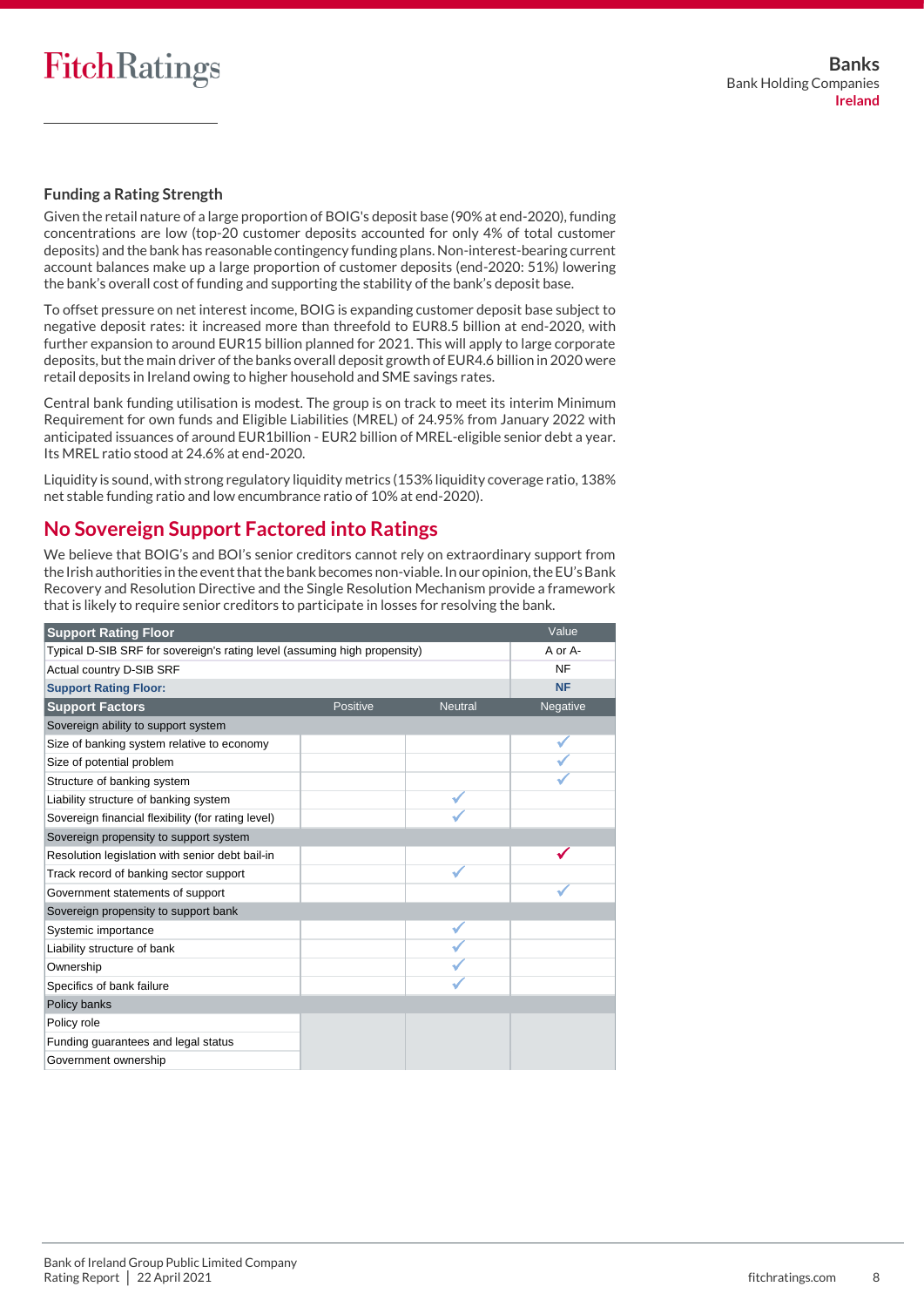## **Environmental, Social and Governance Considerations**

Unless otherwise disclosed in this section, the highest level of ESG credit relevance is a score of '3'. ESG issues are credit neutral or have only a minimal credit impact on the entity, either due to their nature or the way in which they are being managed by the entity. For more information on Fitch's ESG Relevance Scores, visit www.fitchratings.com/esg.

#### **Bank of Ireland Group Public Limited Company** FitchRatings

## **Banks Ratings Navigator**

| <b>Credit-Relevant ESG Derivation</b>                                                                                                                                                                                                                                        |                     |          |        | <b>Overall ESG Scale</b> |
|------------------------------------------------------------------------------------------------------------------------------------------------------------------------------------------------------------------------------------------------------------------------------|---------------------|----------|--------|--------------------------|
| Bank of Ireland Group Public Limited Company has 5 ESG potential rating drivers<br>Bank of Ireland Group Public Limited Company has exposure to compliance risks including fair lending practices, mis-selling, repossession/foreclosure practices, consumer data protection | key driver          |          | issues |                          |
| (data security) but this has very low impact on the rating.<br>Governance is minimally relevant to the rating and is not currently a driver.                                                                                                                                 | driver              |          | issues |                          |
|                                                                                                                                                                                                                                                                              | potential driver    |          | issues |                          |
|                                                                                                                                                                                                                                                                              | not a rating driver | $\Delta$ | issues |                          |
|                                                                                                                                                                                                                                                                              |                     |          | issues |                          |

| <b>General Issues</b>                                         | E Score        | <b>Sector-Specific Issues</b>                                                                                                                            | Reference                                                               |   | E Scale |
|---------------------------------------------------------------|----------------|----------------------------------------------------------------------------------------------------------------------------------------------------------|-------------------------------------------------------------------------|---|---------|
| GHG Emissions & Air Quality                                   |                | n.a.                                                                                                                                                     | In.a.                                                                   | Б |         |
| <b>Energy Management</b>                                      |                | n.a.                                                                                                                                                     | In.a.                                                                   | 4 |         |
| Water & Wastewater Management                                 |                | n.a.                                                                                                                                                     | In.a.                                                                   |   |         |
| Waste & Hazardous Materials<br>Management; Ecological Impacts |                | n.a.                                                                                                                                                     | n.a.                                                                    |   |         |
| <b>Exposure to Environmental</b><br>Impacts                   | $\mathfrak{p}$ | Impact of extreme weather events on assets and/or operations and<br>corresponding risk appetite & management; catastrophe risk; credit<br>concentrations | Company Profile; Management &<br>Strategy; Risk Appetite; Asset Quality |   |         |
|                                                               |                |                                                                                                                                                          |                                                                         |   |         |

| ----- |  |
|-------|--|
|-------|--|

**Environmental (E)**

| <b>General Issues</b>                                            | S Score                  | <b>Sector-Specific Issues</b>                                                                                                                                    | Reference                                                                          |  | <b>S</b> Scale |
|------------------------------------------------------------------|--------------------------|------------------------------------------------------------------------------------------------------------------------------------------------------------------|------------------------------------------------------------------------------------|--|----------------|
| Human Rights, Community<br>Relations, Access & Affordability     |                          | Services for underbanked and underserved communities: SMF and<br>community development programs; financial literacy programs                                     | Company Profile; Management &<br>Strategy; Risk Appetite                           |  |                |
| Customer Welfare - Fair<br>Messaging, Privacy & Data<br>Security | 3                        | Compliance risks including fair lending practices, mis-selling,<br>repossession/foreclosure practices, consumer data protection (data<br>security)               | Operating Environment: Company<br>Profile; Management & Strategy; Risk<br>Appetite |  |                |
| Labor Relations & Practices                                      | $\overline{\phantom{0}}$ | Impact of labor negotiations, including board/employee compensation<br>and composition                                                                           | Company Profile; Management &<br>Strategy                                          |  |                |
| Employee Wellbeing                                               |                          | n.a.                                                                                                                                                             | n.a.                                                                               |  |                |
| <b>Exposure to Social Impacts</b>                                |                          | Shift in social or consumer preferences as a result of an institution's<br>social positions, or social and/or political disapproval of core banking<br>practices | Company Profile: Financial Profile                                                 |  |                |

**Governance (G)** 3 3 3 **G Score** Management & Strategy Management & Strategy; Earnings & Profitability; Capitalisation & Prontability,<br>Leverage **Reference** Company Profile Management & Strategy nagement Strategy ance Structure Group Structure Financial Transparency **General Issue** Operational implementation of strategy Board independence and effectiveness; ownership concentration; protection of creditor/stakeholder rights; legal /compliance risks; business continuity; key person risk; related party transactions Organizational structure; appropriateness relative to business model; opacity; intra-group dynamics; ownership Quality and frequency of financial reporting and auditing processes **Sector-Specific Issues** 3

| $\overline{2}$ |  |  |  |  |  |
|----------------|--|--|--|--|--|
|                |  |  |  |  |  |
| <b>S</b> Scale |  |  |  |  |  |
| 5              |  |  |  |  |  |
| 4              |  |  |  |  |  |
| 3              |  |  |  |  |  |
| $\overline{2}$ |  |  |  |  |  |

| 5              |  |
|----------------|--|
|                |  |
|                |  |
| 4              |  |
|                |  |
| 3              |  |
|                |  |
|                |  |
| $\overline{2}$ |  |
|                |  |
|                |  |
|                |  |

**G Scale**

|                | <b>CREDIT-RELEVANT ESG SCALE</b>                                                                                                                                                                    |
|----------------|-----------------------------------------------------------------------------------------------------------------------------------------------------------------------------------------------------|
|                | How relevant are E. S and G issues to the overall credit rating?                                                                                                                                    |
| 5              | Highly relevant, a key rating driver that has a significant impact on<br>the rating on an individual basis. Equivalent to "higher" relative<br>importance within Navigator.                         |
| $\overline{4}$ | Relevant to rating, not a key rating driver but has an impact on the<br>rating in combination with other factors. Equivalent to "moderate"<br>relative importance within Navigator.                 |
| 3              | Minimally relevant to rating, either very low impact or actively<br>managed in a way that results in no impact on the entity rating.<br>Equivalent to "lower" relative importance within Navigator. |
| $\mathfrak{p}$ | Irrelevant to the entity rating but relevant to the sector.                                                                                                                                         |
|                | Irrelevant to the entity rating and irrelevant to the sector.                                                                                                                                       |

**How to Read This Page**<br>ESG scores range from 1 to 5 based on a 15-level color gradation. Red (5) is most relevant and green (1) is least relevant.

The Environmental (Ep, Social (S) and Governance (G) tables break out the individual components of the scale. The right-hand box shows the aggregate E, S, or G score. General Issues are relevant across all markets with Sec

The Credit-Relevant ESO Derivation table shows the overall ESG score. This credit-Relevance of combined E, S and G issues to the entity's credit rating. The three columns to the left of the overall ESG score summarize the

Classification of ESG issues has been developed from Firch's sector ratings<br>criteria. The General Issues and Sector-Specific Issues draw on the<br>classification standards published by the United Nations Principles for<br>Respon

**Sector references** in the scale definitions below refer to Sector as displayed in the Sector Details box on page 1 of the navigator.